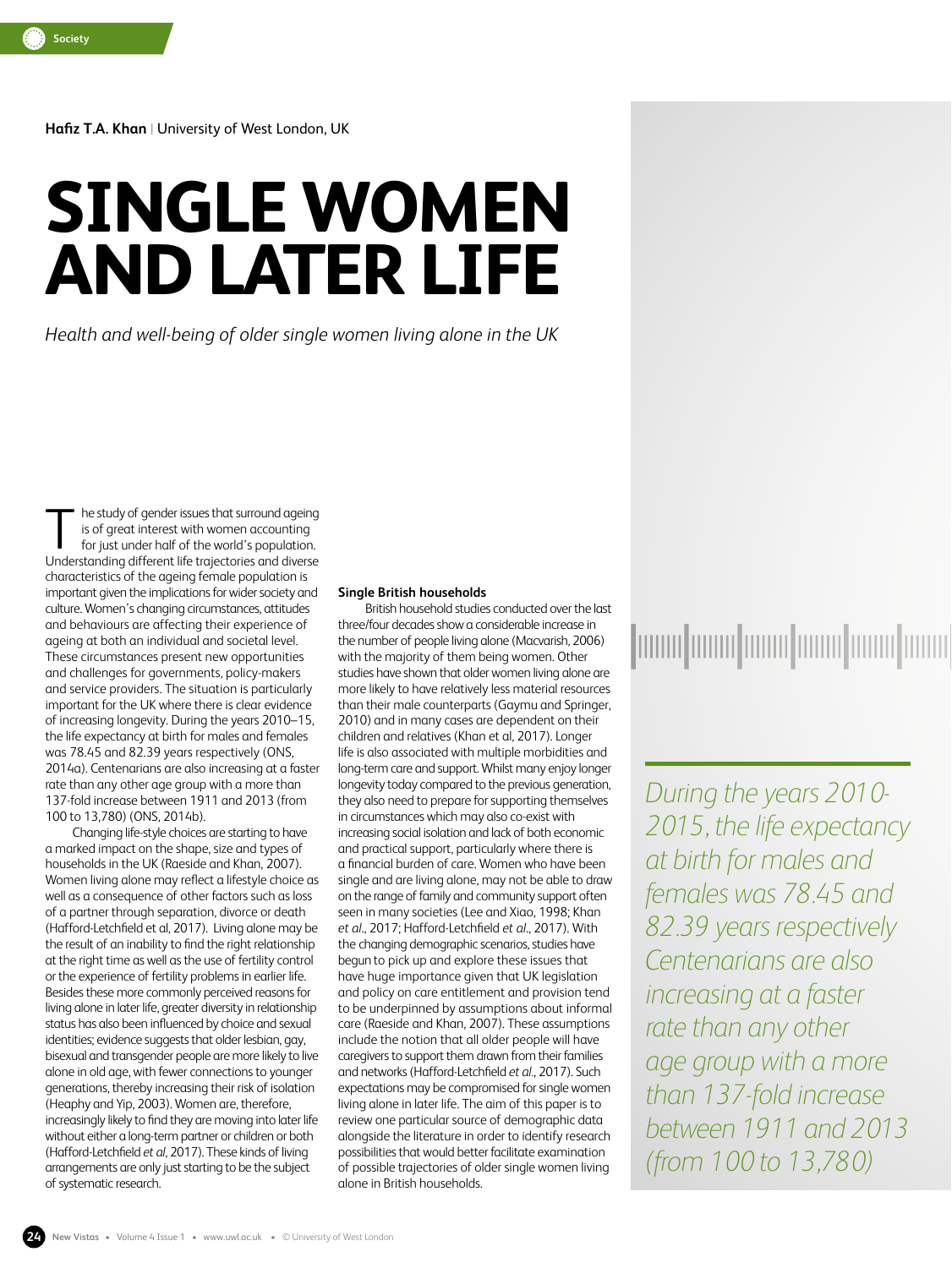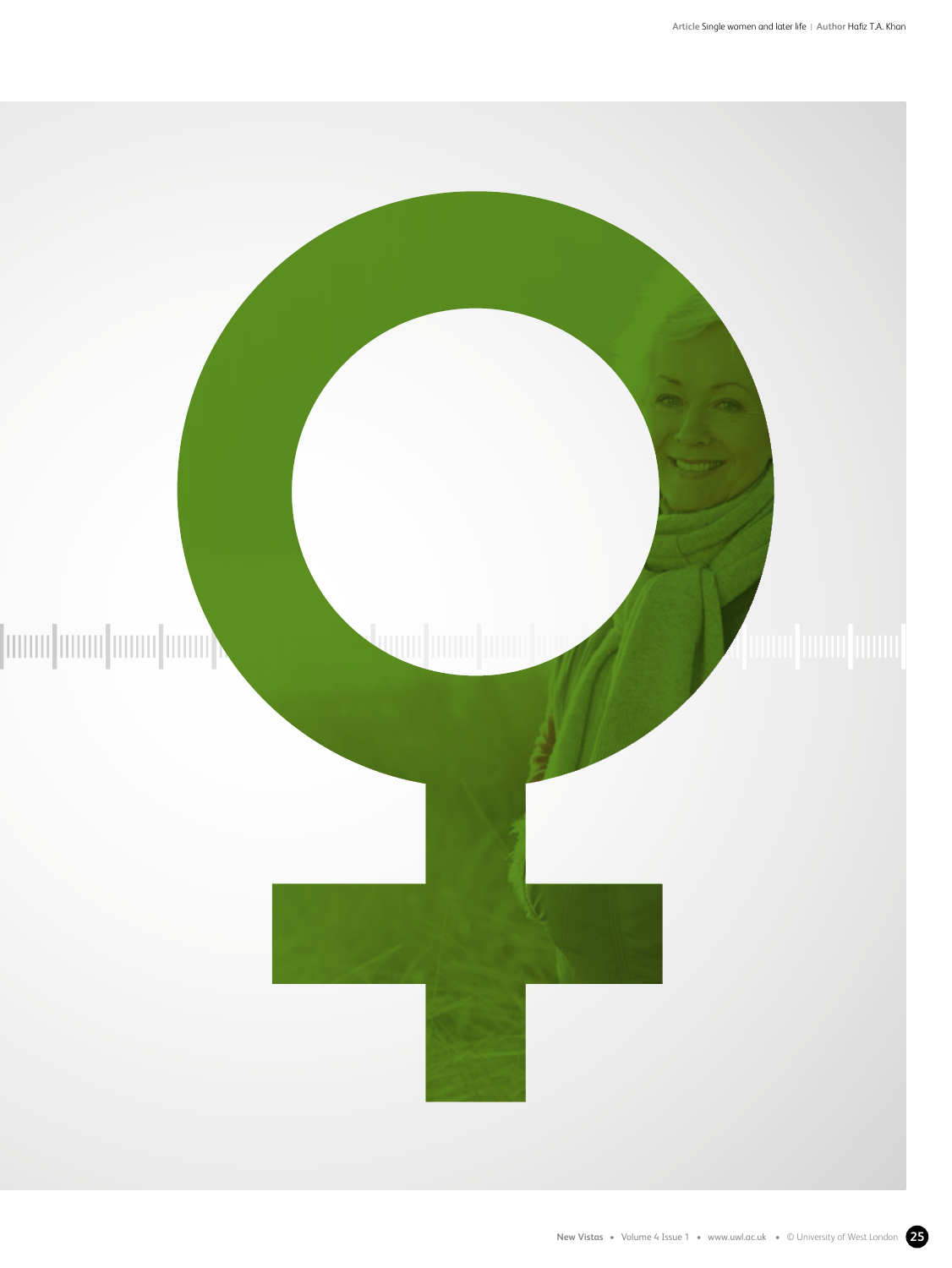#### **Rationale for the variables selected**

The defining characteristics of the ageing process involve individuals becoming more vulnerable to disease, disability and frailty. In developed nations, the majority of health resources are focused on conditions where age is the biggest risk factor (Kirkwood, 2014). Education has been associated with socio-economic status that in turn impacts on health inequalities in later life (Raeside and Khan, 2007). The World Health Organisation defines health as 'a complete physical, mental and social-wellbeing and not merely the absence of disease or infirmity' thus placing emphasis on wellbeing which goes beyond the existence of physical health. Subjective wellbeing involves an overall assessment of how people are doing without being directive about what particular aspects of their lives contributes towards their feelings of wellbeing (Gaymu and Springer, 2010). However, wellbeing can be measured in a wide variety of ways. Here, we have used the variable of general happiness as an indicator of the overall wellbeing of an individual. Health status is also directly linked with wellbeing which includes general life satisfaction (Khan and Raeside, 2014). Hank and Wagner (2013) have addressed the question of whether and how parenthood and marital status are associated with various dimensions of older peoples' wellbeing, including elements of the individual's economic situation, psychological wellbeing, and social connectedness. European studies on the influences of objective living conditions on the life satisfaction of older Europeans living alone from a gender and cross-national perspective, found that a lower proportion of women living alone declared themselves to be satisfied with life compared to men (Gaymu and Springer, 2010). These different findings have led to debate about the need for gender specific models to measure wellbeing (Hafford-Letchfield *et al*, 2017).

#### **Understanding society data**

This study used data from the 'Understanding Society' longitudinal national survey. This data enabled examination of individual behaviour through a cross-sectional approach and the life-course and is scientifically rich enough to capture key determinants of health outcomes within UK society. The survey is conducted annually and is scientifically rich enough to cover each adult member from a nationally representative sample. The same individuals are re-interviewed in each wave. If individuals leave their household, all adult members of their new household are interviewed. The fieldwork period is for 24 months i.e., each wave is collected over 24 months, such that the first wave of data was collected between January 2009 and December 2010, the second wave between January 2010 and December 2011and wave 3 data collected between January 2011 and December 2012. Each person aged 16 or over answers the individual adult interview and self-completion questionnaire. Definitions and the measurements are available in the main documents of the 'Understanding Society' manual.





 **Society**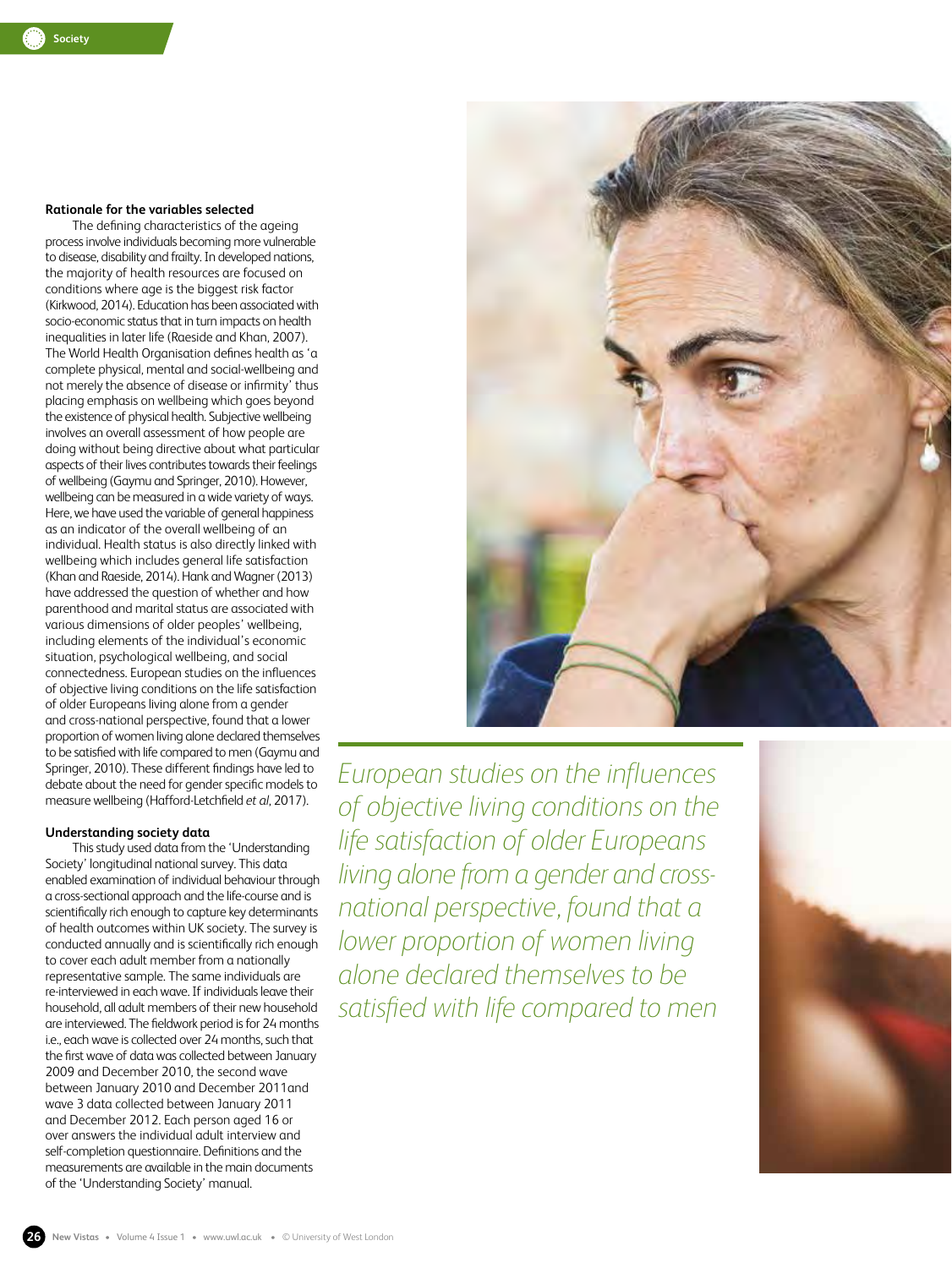

*Higher education is linked with lower reporting of poor health demonstrating that education is an important determinant of health and happinness among this group of women*



The target population in this paper are single women who are defined as aged 55 years and over and living alone in the household. Selected variables were considered for the study such as age, belonging to social website forums, highest qualification, place of residence, long-standing illness or disability, health limits, modern activities, satisfaction with health, health status and general happiness.

As women live longer than men it is anticipated that the proportion of older women living alone will increase as they get older. Our analysis on waves 1, 2 and 3 shows that the number of single women living alone in British households is higher than the number of men across all three waves. In wave 1, there were as many as 1,890 men and 3,912 women; in wave 2 there were 1,665 men and 3,317 women and in wave 3, 1,939 men and 3,830 women.

Here Wave 3 data are analysed further in order to answer some key questions. In wave 3, a total of 49,739 individuals were surveyed in which the proportion of single women living alone in households is estimated to be 7.7 per cent. There has been a significant variation in the numbers of women by age cohort although a clear increasing trend by age did emerge.

The majority of single women living alone were in England compared to three other regions. As life expectancy continues to increase, the absolute number or proportion of women living alone is projected to increase further on the basis of familial and social changes. It is important that a proportional increase in independent living should be linked to the availability of appropriate social support (Raeside and Khan, 2007; Khan *et al*., 2017).

A vast majority (about 89.5 per cent) of respondents in the survey reported that they do not use social networking site or social media. About 40 per cent had no formal education with 29.8 per cent who had been educated up to GCSE and A level. The survey also shows that one quarter of single women living alone are in rural areas and around 15 per cent of them reported a poor health condition. Similarly, single women living alone in the survey reported higher long-standing illness or disability (62.8

percent), to the extent that health limited their ability to perform even moderate activities (52.2 per cent). Conversely, about 58.6 per cent of the women reported that their health situation is at least as good or even better than previously. Moderate happiness is found to be lower for women living alone (6.4 per cent) compared with 11.1 per cent for the total population.

The study reveals a statistical association between belonging to a social network and health status and general happiness. Belonging to social networks appears to lower the risk of reporting poor health. This indicates that interacting with online social networks may have a positive influence on cognitive functions.

The analysis for this study reveals that age is related with long-standing illness or disability which implies that there is a higher chance of suffering from long-standing illness or disability as people age. Suffering from long-standing illness is strongly associated with reporting of poor health outcomes. This means that the higher the age the more likely the person is to have suffered from illness or disability. Results show that the cohort aged 85 years or over has a 2.252 times higher likelihood of reporting a long-standing illness or disability than those in the 55-64 age cohort. Moderate activities are found to have a positive influence on age, but an older person has a higher chance of limiting even moderate activities (potentially 4.11 times higher for the 85+ years cohort compared to the 55-64 cohort). This study shows that age is related to dissatisfaction with health status with the oldest-old age group showing the biggest dissatisfaction compared to those in the 55-64 cohort. Age is found to be strongly associated with general happiness or overall wellbeing and indicates that the higher the age, the lower the propensity of reporting not being happy in the study sample. The study shows that important determinants of health and wellbeing in old age are related to moderate activities, satisfaction with health, health status, and general happiness.

Education plays an important role where the higher the education, the lower the chances of suffering from long-standing illness or disability. Education is also significantly related with limiting moderate activities, as is long-standing illness or disability and appeared to reduce the level of dissatisfaction among single women living alone. Higher education is linked with lower reporting of poor health demonstrating that education is an important determinant of health and happiness among this group of women. It can be considered therefore that promoting educational activities in later life may help to maintain better health and wellbeing.

A higher proportion of women reported poorer health in rural than in urban areas (43% vs 37% with a statistical significance difference at 1% level). Those women living alone in urban areas are less likely to be happy than their counterparts living in rural areas. Long-standing illness increases the likelihood of reporting not being happy.